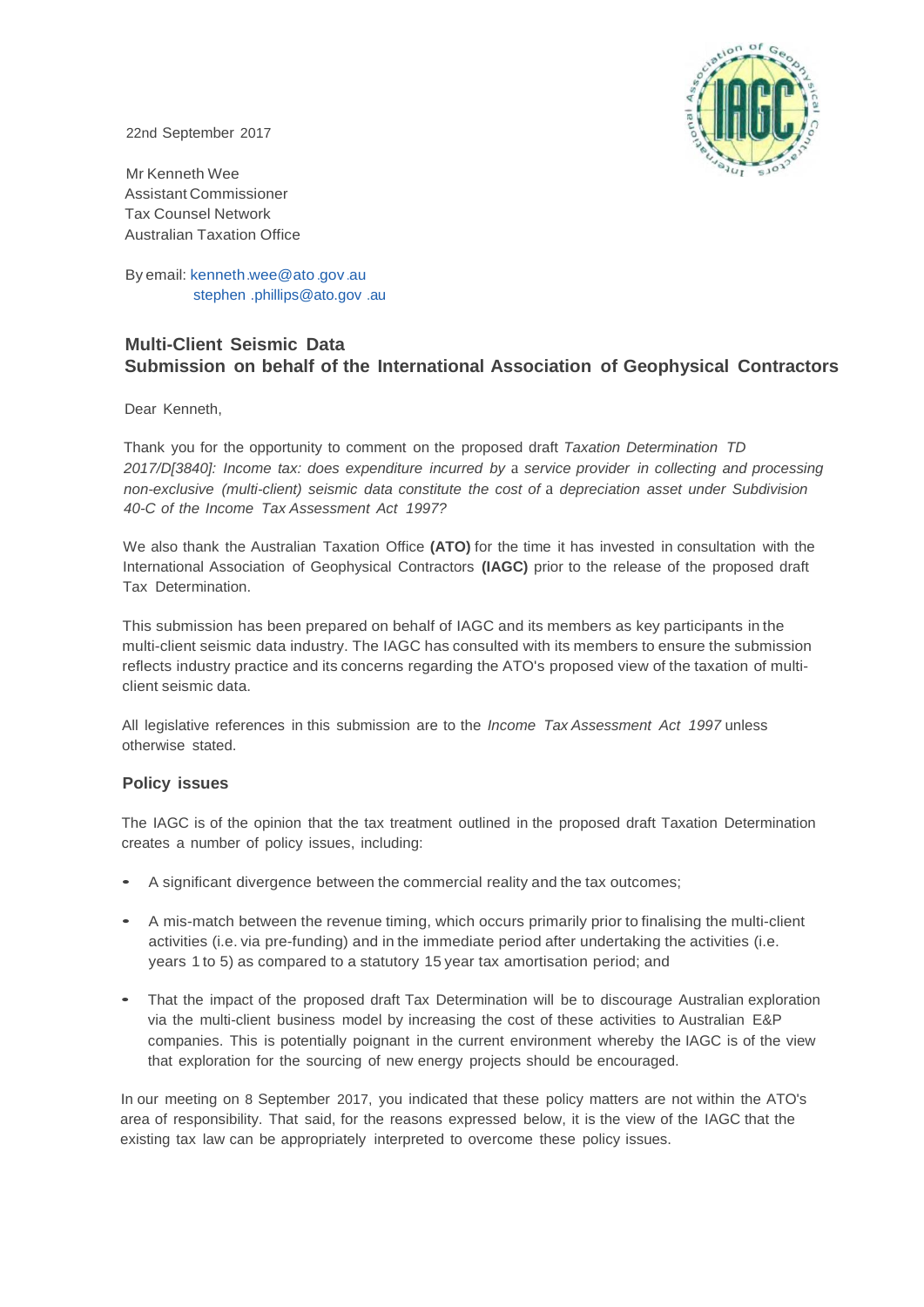

## **Issues addressed in this submission**

The manner in which the amendments to the tax law dealing with the treatment of mining, quarrying and prospecting information held on or after 7:30pm AEST on 14 May 2013 has been applied by the ATO to the multi-client seismic industry in the proposed draft Taxation Determination has significant importance to the industry, particularly given the quantum of expenditure incurred by participants on undertaking surveys, collecting and processing the data.

These tax amendments, which provide a statutory life of 15 years for the effective life of the mining, quarrying and prospecting information **(MQPI)** created by a taxpayer that does not otherwise relate to a specific mine or field (or proposed mine or field) were introduced in response to integrity concerns that immediate deductions were being claimed for the cost of acquiring mining rights and information where the price paid reflected the value of resources that had already been discovered . 1

However, the application of these tax law changes to the multi-client seismic industry, and in particular, that the cost of expenditure to undertaken surveys, collect and process the data is capital in nature and required to be written off over 15 years affects the long standing tax practices taken by the majority of participants in the industry (depending upon their individual facts and circumstances) that these costs can be incurred on revenue account.

Whilst the IAGC appreciates that the ATO considers the proposed draft Taxation Determination is relevant in dealing with a singular issue that is specific to taxpayers in a particular industry, as a general comment, the IAGC submits that the short form Taxation Determination is not an appropriate form as it does not provide sufficient scope to deal with the specific individual features of the industry's multi-client activities and the technical complexity outlined in further detail below.

Specifically, the IAGC submits that the proposed draft Taxation Determination promotes the ATO's view based on limited consultation with individual industry participants, a fact pattern that does not reflect the commercial and business practicalities of the industry and it's exploitation of the multi-client data. Given the form chosen, the ATO has not provided a detailed technical analysis of the revenue/capital distinction of the expenditure, analysis of alternative views or sufficient examples that would acknowledge the degree of variability to business practices within the industry that are relevant to the tax treatment of expenditure incurred. As such, the IAGC submits that the proposed draft Taxation Determination in its current form does not provide adequate or meaningful guidance to the industry as compared with other guidance issued by the ATO (for example, the detailed *Taxation Ruling TR 201711: Income tax: deductions for mining and petroleum exploration expenditure* which provides a comprehensive analysis of the application of section 8-1 for expenditure incurred by mining and exploration companies).

The IAGC also disagrees with the technical conclusions adopted by the ATO in the proposed draft Taxation Determination. The IAGC submits the following specific matters on behalf of its members:

**Submission Point 1:** The Geophysical Services Provider in many instances incurs the expenditure in undertaking multi-client surveys on revenue account and therefore such expenditure should be deductible under section 8-1.

Without prejudicing the industry's primary view that the expenditure can be incurred on revenue account, the IAGC submits that:

**Submission Point 2:** If the expenditure is considered to be capital and to form part of the cost of a depreciating asset, then the expenditure can be immediately deductible under section 40-80.

<sup>1</sup>Explanatory memorandum to the Tax and Superannuation Laws Amendment (2014 Measures No.3) Bill 2014 and Superannuation Laws Amendment (2014 Measures No.3) Act 2014.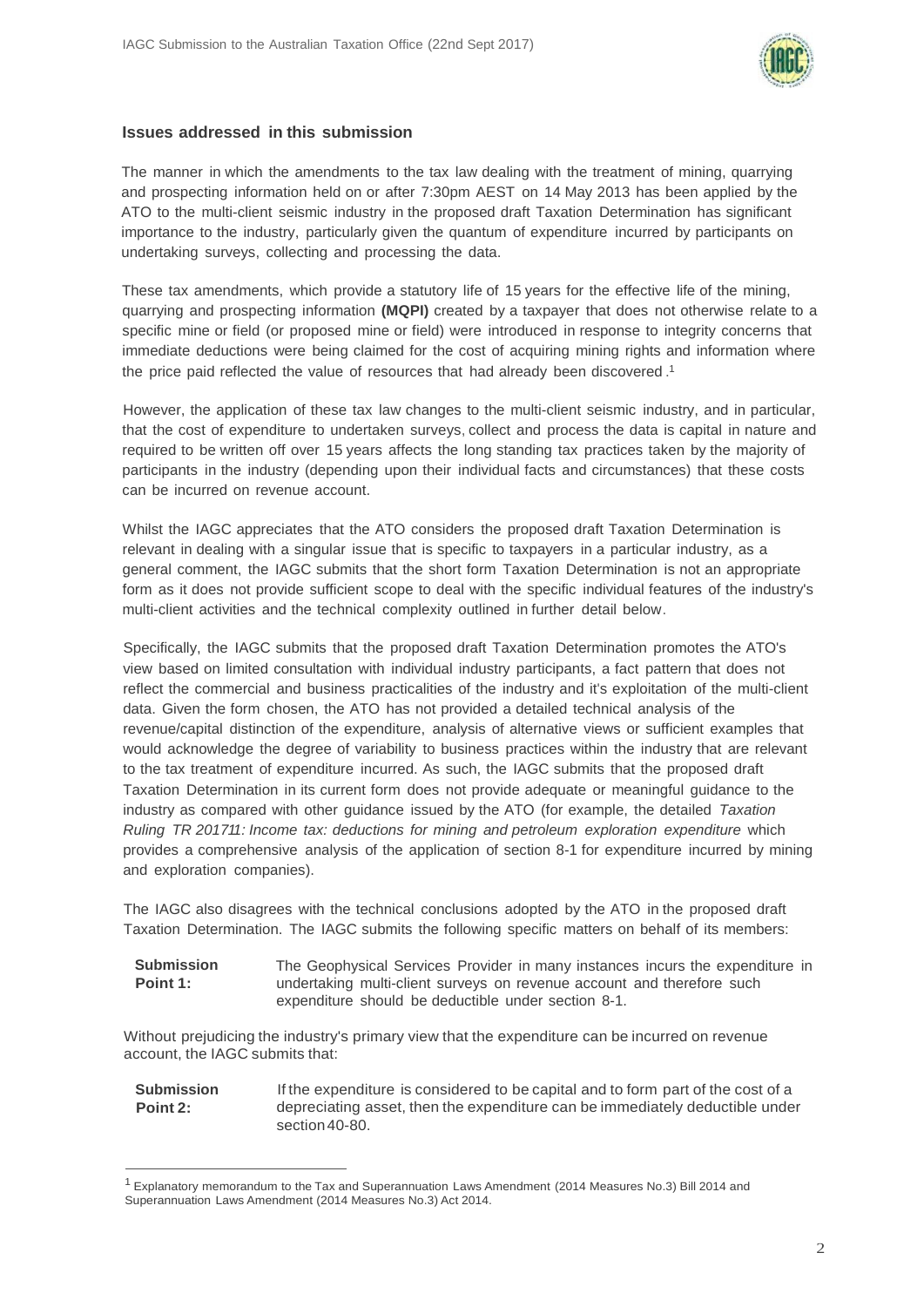

**Submission Point 3:** If the expenditure is considered to be capital and to form part of the cost of a depreciating asset, the final Taxation Determination must address the manner and nature in which a balancing adjustment event occurs and a balancing adjustment can subsequently be claimed.

Each of these submission points are discussed in turn below.

#### **Specific comments on each submission matter**

#### **Submission Point 1: The Geophysical Services Provider in many instances incurs the expenditure in undertaking multi-client surveys on revenue account and therefore the expenditure should be deductible under section 8-1.**

The non-exclusive (multi-client) geophysical data licensing business model emerged in the 1980's as a means to provide parties, including governments, E&P Companies and Geophysical Service Providers an alternative and/or complementary business model to maximise the discovery and ultimately the exploitation of hydrocarbons. In particular this business model facilitates a lower cost for each user of the data by spreading the cost over multiple parties. The practical effect of the business model for nonexclusive (multi-client) geophysical data is that takes advantage of the economies of scale of the industry by spreading the costs of data acquisition and processing among multiple customers who desire to make use of the data.

While the cost of the data can be spread over multiple parties, the inherent nature of the customer profile and industry provides for a limited number of potential customers with a limited window in which to exploit the data. Under this model the Geophysical Services Company initiates and conducts projects of general industry interest by sharing financial and technical risk. Multi-client seismic surveys are increasingly becoming part of the core business of the majority of seismic industry contractors. Most companies conduct multiple multi-client surveys each year, moving from one country to another, following the short term exploration demands of the E&P Companies.

The IAGC notes the proposed draft Taxation Determination has been prepared by the ATO based on the standard terms used to describe multi-client surveys, being that the Geophysical Services Provider owns the data and licences it to an E&P Company end user over many years (i.e. the Example in the proposed draft Taxation Determination uses a period of 25 years<sup>2</sup>). There is a presumption by the ATO that the fact that the Geophysical Service Provider has a proprietary interest in the information results in the expenditure incurred by the Geophysical Company being capital and thereby forming part of the cost of a depreciating asset in the form of MPQI.

Although the IAGC confirms that the Geophysical Services Provider can retain a proprietary interest in information and enters into restricted data licenses with individual E&P Companies, the industry submits that the practical, business and economic effect of the transaction is that, it is essentially the *sale of data* with restrictions such that:

- The Geophysical Services company can continue to monetise the data to other participants; and
- The E&P company that acquires the information cannot on-sell or otherwise deal with it.

Further, the typical business model for undertaking multi-client activities will have the following features:

• In order to make an investment decision most surveys will require <sup>a</sup> significant level of prefunding to be secured prior to the completion of the vessel operations . This is estimated to be in the range of 70% to 100% of costs.

 $2$  The IAGC notes that although the restricted period may be up to 25 years in a particular licence in practice the information is restricted only for a maximum of 15 years in Australia given that the data is released by GeoScience pursuant to the Petroleum Act after 15 years.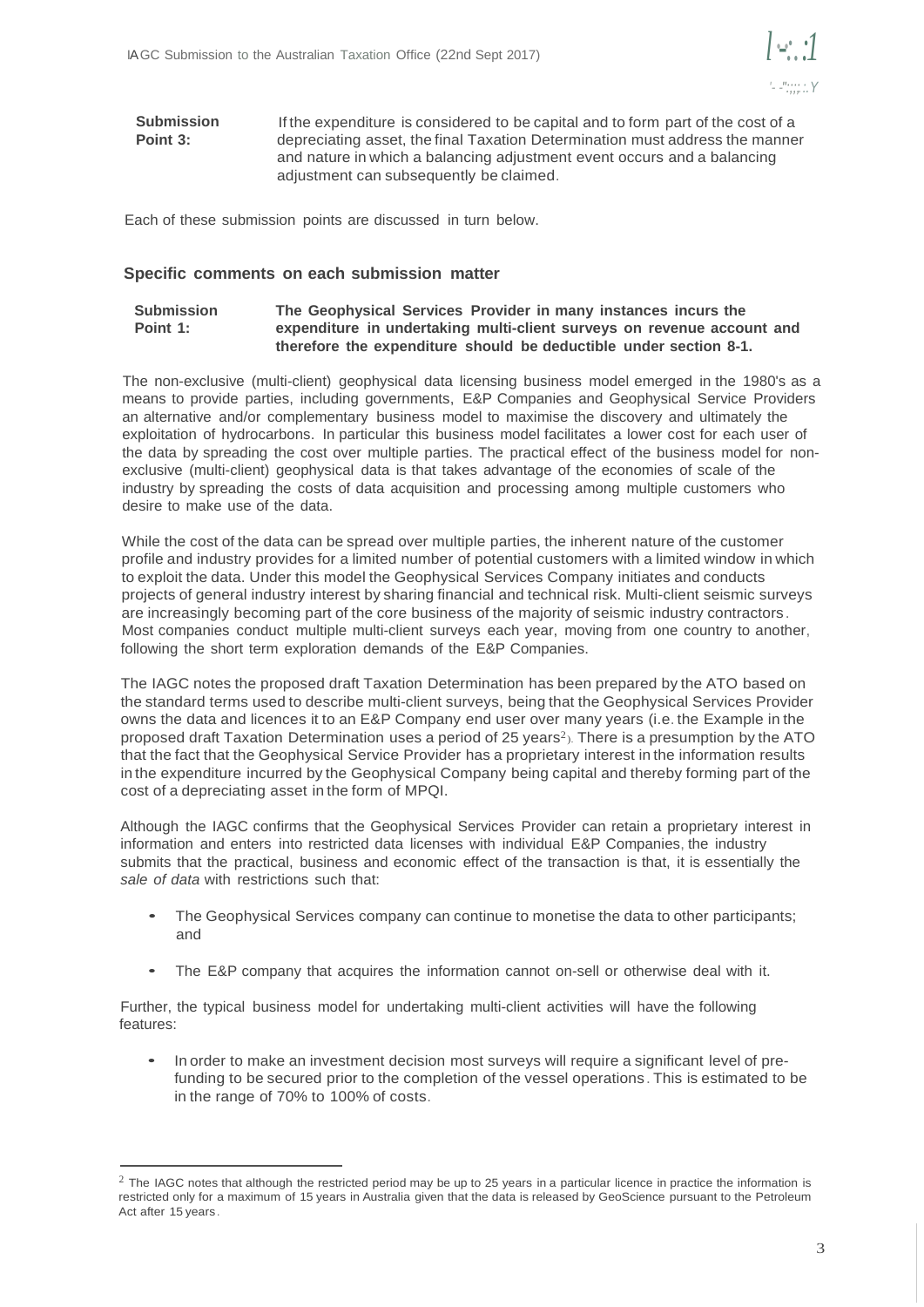

The internal decision making and approval process to undertake the multi-client shoot is focussed on short term data sales in years 1 to 5 following the shoot. There is a limited or no expectation of subsequent data sales beyond the 5 year period when making the decision to undertake the activity.

The contractual terms of multi-client activities undertaken under a Special Prospecting Authority **(SPA)** can be the subject of negotiation between the Geophysical Services Provider and clients. As discussed in our meeting on 8 September 2017, multi-client activities can and have been undertaken such that they are in substance akin to a traditional proprietary model.

The nature of the business model is also not dissimilar to that of certain software licence providers whereby the rights acquired by the user for the program under the licence are limited to those necessary to enable the user to operate the program. This concept of "simple use" is acknowledged and understood by the ATO and recognised as giving rise to different tax outcomes for both the licensor and licensee.3

There will also be circumstances where the tax characterisation of such payments is that of a services payment (i.e. general income received by the licensor through the use of the software or intellectual property) rather than a royalty or licence of an intellectual property asset.<sup>4</sup>

Therefore, it is submitted that the actual practical and business effect of the multi-client model is that in most cases the Geophysical Services Provider continues to provide exploration information under a *variation* to the original proprietary or exclusive acquisition model (under which expenditure is accepted to be deductible under section 8-1). Therefore the expenditure incurred under a multi-client model should also continue to be treated as being on revenue account.

The IAGC specifically notes that in our meeting with the ATO on 8 September 2017, the ATO representatives acknowledged that if a survey undertaken under a multi-client model is then licenced to a single E&P company such that it mirrors an exclusive use type services contract, then the expenditure could be treated as deductible on revenue account, despite its (arguable) legal form.

It therefore follows that if the multi-client survey is fully pre-funded by the users of the multi-client data resulting in a significant portion of the data and information being pre-sold, prior to expenditure being incurred, then the expenditure should also be treated as akin to that of a sub-contractor arrangement and immediately deductible under section 8-1. In this respect, the IAGC notes that in many cases, multi-client surveys are typically pre-funded by between 70% and 100%5 prior to the work in progress period being completed.

Importantly, it is noted that the proposed draft Taxation Determination provides only 6 short paragraphs (para 15 to 21) on the technical interpretation of whether the expenditure is of a revenue or capital nature, most of which are limited to singular case law quotes.

 $3$  See the ATOs ruling, TR 93/12 - Income tax: computer software

<sup>4</sup> Refer to the Commentary on the OECD Model Tax Convention on Income and on Capital (2014), Commentary on Article 12, paragraphs12-15.

<sup>5</sup> Outliers on each side of this range will occur depending on the business model assumed by the Geophysical Services Provider.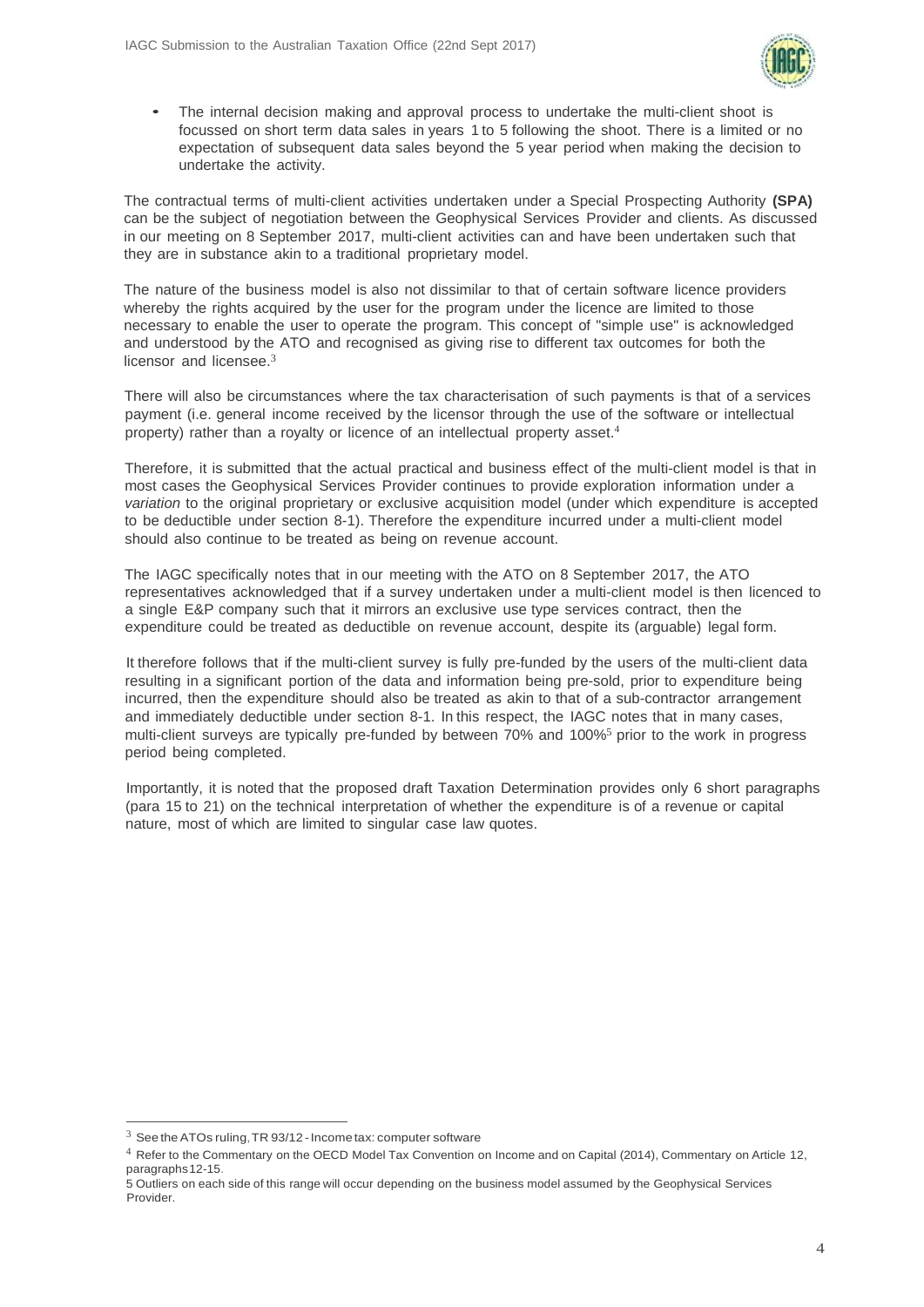

The IAGC therefore submits that the analysis is of insufficient detail to deal with the application of the revenue/capital distinction and is flawed for the following reasons:

• At paragraph 15, the ATO quotes *Sun Newspapers* & *Anor <sup>v</sup> Federal Commissioner of Taxation* and in particular the case law judgement that the classification of expenditure is based upon whether it relates to the "business entity, structure or organisation set up", or the way in which the "organisation operates to obtain regular returns by means of regular outlay". The IAGC submits that the collection of data by many Geophysical Services Provider under the multi-client business model is a recurring expense and is part of the ongoing process of carrying on a business to obtain regular returns by means of regular outlays.

The business model does not of itself, enhance or alter the overall profit making structure of the company. In particular, and both globally and within Australia, the Geophysical Services Provider relies on predictable and recurring lease/licencing rounds by governments to plan and execute seismic projects based on acreage that will be made available for leasing or licencing. These surveys are undertaken as part of an ongoing business. The repetitive process of sourcing, processing and licensing data leads to the conclusion that the amount is paid out of circulating capital and therefore revenue in nature.

• At paragraph 16, the ATO quotes *Hallstroms Pty Ltd <sup>v</sup> Federal Commissioner of Taxation* and specifically, that whether an outgoing is on revenue or capital account depends on the effect of the expenditure "from a practical and business point of view, rather than upon the juristic classification of the legal rights, if any..." The IAGC submits that the ATO has had regard only to the juristic classification of the contract, being that it is a licence and that the Geophysical Service Company retains legal ownership of the data.

The IAGC submits that the actual practical and business effect of the multi-client model is that the Geophysical Services Provider continues to provide a service under a *variation* to the original proprietary or exclusive acquisition model. That is, the company is working within its existing structure (albeit under a different operating model) to derive income from the provision of seismic products and services to clients and therefore the expenditure incurred should continue to be treated as on revenue account and deductible under section 8-1.

• At paragraph 17, the ATO quotes *GP International Pipecoaters Pty Ltd <sup>v</sup> Federal Commissioner of Taxation* and that the classification of expenditure as revenue or capital, is dependent upon the "character of the advantage sought". The IAGC submits that the advantage sought by incurring the expenditure is for the Geophysical Services Provider to be able to conduct its ordinary, repetitive and continual business activities of acquiring, developing and licensing seismic data.

It is the intention of the Geophysical Services Provider to collect and licence as much data as possible and to have multiple projects in any given year as well as future years to derive regular income returns. Given that the majority of surveys are only completed where there is either a significant amount of pre-funding or a business expectation that costs will be recovered within the work in progress period or shortly thereafter , the advantage sought is the continued operation of the business .

• At paragraph <sup>18</sup> the ATO quotes *British Insulated and Helsby Cables Ltd <sup>v</sup> Atherton* which provides that where the expenditure is made "with a view to bringing into existence an asset or advantage for the enduring benefit of a trade" that the expenditure should be capital in nature. While the IAGC does not dispute that the expenditure on a multi-client data survey brings into existence a legal asset that is of value and can therefore be monetised, the IAGC submits that the creation of the data does not necessarily result of itself in the expenditure being on capital account. In particular, as outlined in TR 2017/1 at paragraph 17 the ATO specifically recognises:

> *"Case law also established that expenditure which produces an enduring or lasting benefit or advantage may be regarded as capital in nature. However, the mere fact that some property right may emerge from the expenditure is not enough to make it capital."*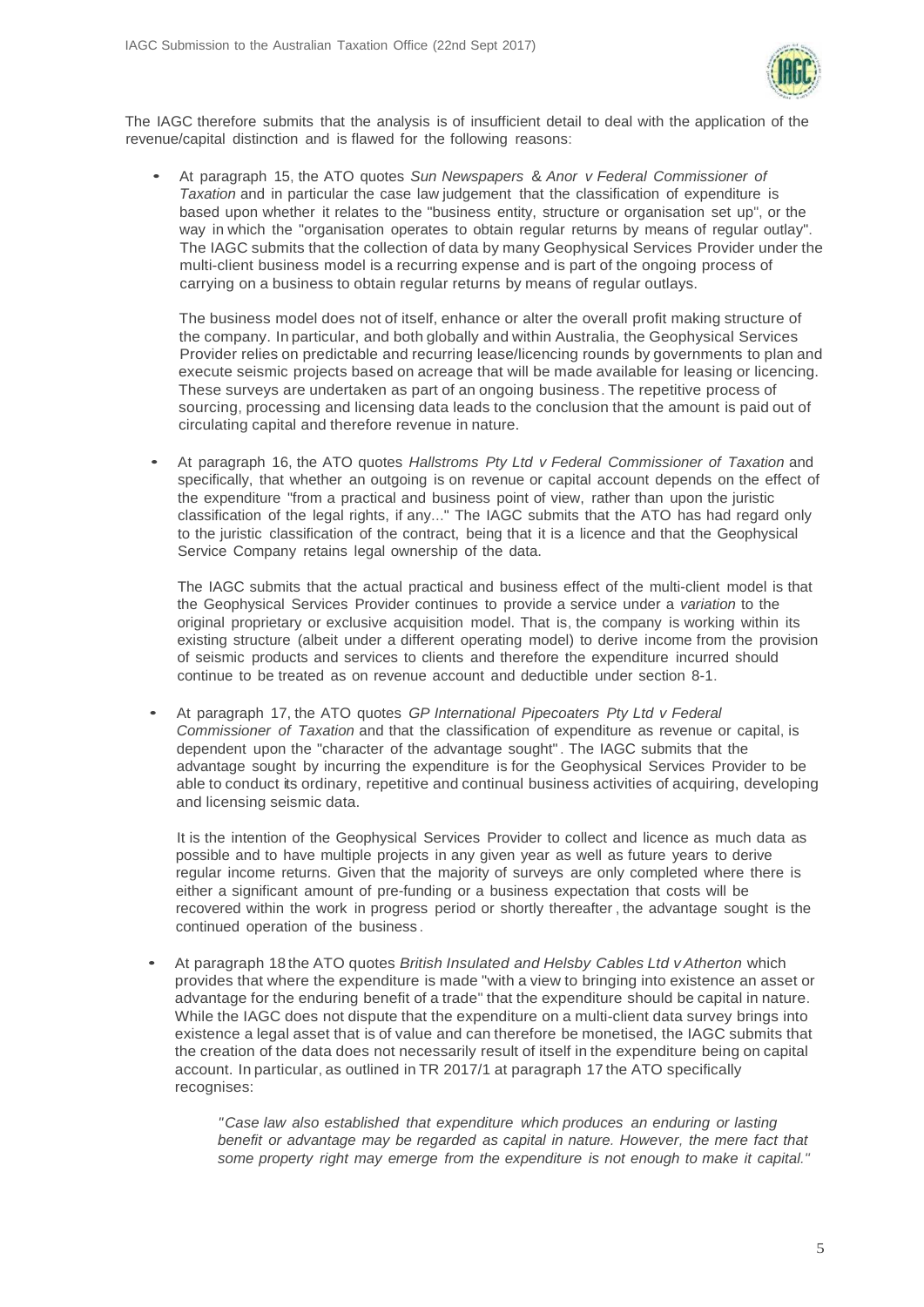

And further at paragraph's 19 and 23 of TR 2017/1, the ATO state that:

*"Expenditure on EFS will have the hallmarks of* a *revenue outgoing in* a *mining business where undertaking such evaluative studies is part and parcel of the ongoing process by which the business operates 'to obtain regular returns by means of regular outlays'. This also applies to 'how to mine' investigations that are fundamental inputs to such EFS. [emphasis added]*

*and*

*The mere fact that expenditure produces "information " is not enough to stamp the expenditure with* a *capital nature because in knowledge there is an "enduring benefit". Otherwise, there would effectively be* a *presumption that all exploration expenditure* was *on capital account."*

Industry further submits that while the information may have some short term benefits (i.e. 1 to 5 years), it cannot be regarded as having an enduring capital benefit for the following reasons:

a) The multi-client model is focused on near term revenues and pre-funding. Most projects are cash-flow positive in the very short term or during the work in progress period, with a very high percentage (the vast majority) of total project life revenues derived in the work in progress period. Subsequent year revenues are significantly discounted in the initial investment analysis approval stages. Typically the investment analysis is projected on the basis that no revenue is generated post 5 years after survey completion.

The limited value life cycle of the data is evidenced by the general amortisation period of the expenditure for accounting purposes of 4 years and the significant impairments that are otherwise required over that period under accounting standards for assets capitalised to a multi-client data library. Therefore while contractual terms may technically provide for a period of restriction of 25 years (limited to 15 by statute), the economic reality is that the data has negligible value after a much shorter period (i.e. 4 years).

- b) The revenues anticipated to be derived are high risk and highly contingent. Facts such as technology, energy prices, future exploration budgets and uncertainty of future energy mix are all relevant considerations in this regard.
- c) Exclusivity cannot necessarily be maintained given that the Special Prospecting Authority does not grant exclusive rights to the area where an acreage is granted and where the survey is undertaken. If an E&P Company were to apply for a licence or exploration permit over the area of the survey, the ability of the Geophysical Service Provider to further commercially monetise the asset would be diminished , given that the area would be no longer available to other E&P companies. In addition, several multi-client surveys can be shot over the same area by competing multi-client companies at different times and using different technologies

In view of the above, the data cannot be said to be an asset of enduring benefit.

Furthermore, the IAGC submits that in considering the nature of expenditure incurred to develop and licence the seismic data, there are a number of specific Australian cases that have not been addressed by the ATO. These cases specifically deal with expenditure of a similar nature, that is, expenditure that gives rise to a proprietary right or restriction under a licence, but which is treated as revenue in nature. These include: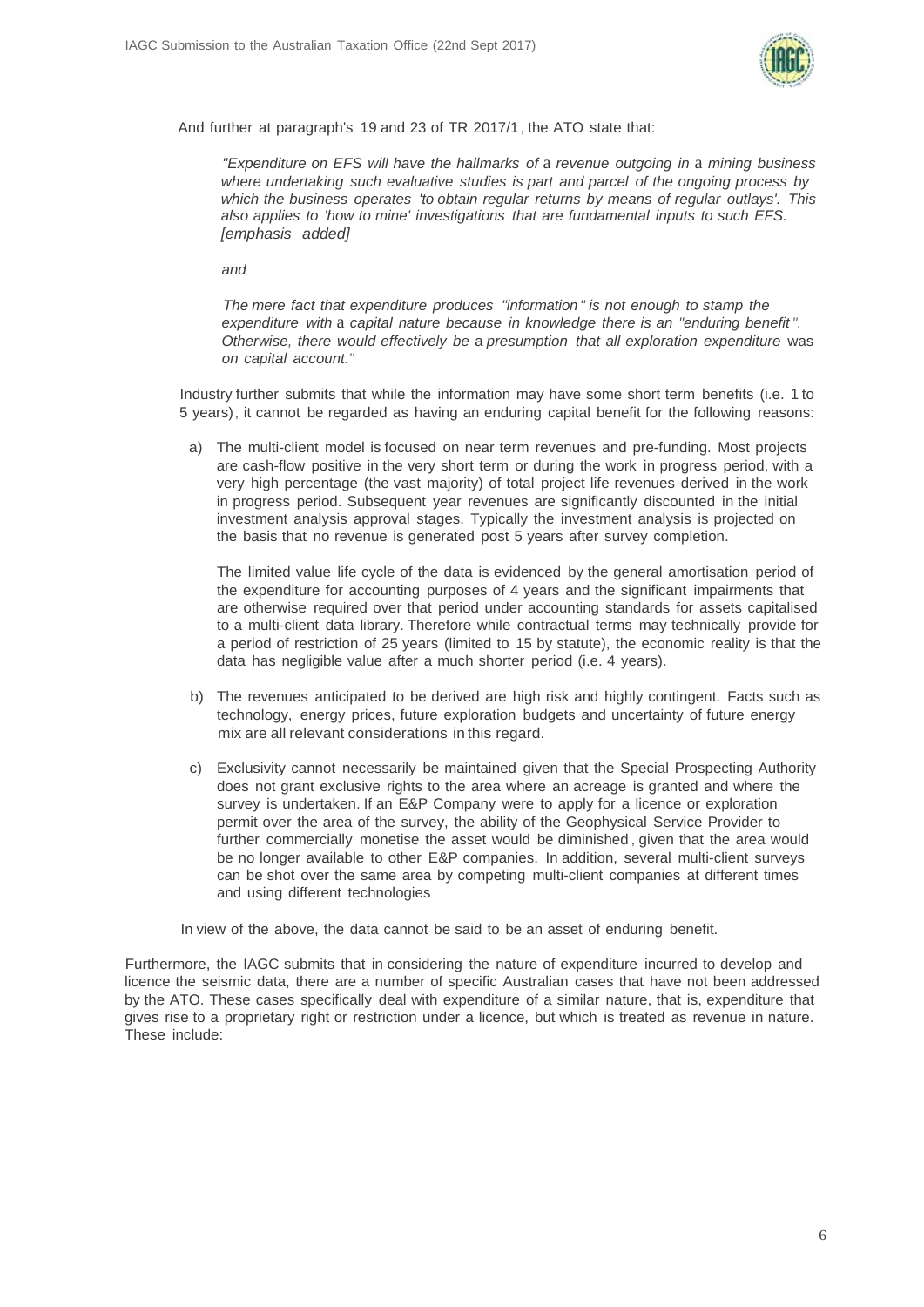### 1. BP Australia Limited v FC of T (1965)

The BP Australia case provides precedent that expenditure incurred in the regular conduct of business should be treated as on revenue account. In BP Australia the taxpayer entered into exclusive dealing arrangements in relation to the sites through which its products could be sold to the public. Under the agreements , the taxpayer agreed to pay lump sum amounts as consideration to service station operators undertaking to sell exclusively the taxpayer's brand of petrol for a fixed number of years, between 3 and 15 years. The Privy Council overturned the decision of the majority of the High Court in BP Australia Limited v FC of T and held these payments to have been made on revenue account. The Privy Council considered the advantage sought by the taxpayer to be:

*"The advantage which BP sought was to promote sales and obtain orders for petrol by up-to-date marketing methods, the only methods which could now prevail. Since orders were now and would in future be only obtainable from tied retailers, it must obtain ties with retailers. Its real objective however was not the tie but the orders that would flow from the tie. ...the payment of such sums became the regular conduct of the business... [emphasis added]*

In applying this case, the IAGC disagrees with verbal comments made by the ATO in its meeting on 8 September 2017 that this case is distinguishable . . In particular, it is noted that the adoption of the multi-client model by industry members is similarly an "up to date" marketing method and the payment of expenditure to collect the data is a regular conduct of businesses in this industry, notwithstanding that it has what may in some cases be considered capital features . In particular, the IAGC submits that the potential licence fee does not represent a return received on fixed capital of the Geophysical Services Provider and rather it represents an amount which comes back to company as part of its regular, ongoing business of collecting, processing and licensing seismic data i.e. it forms part of the business circulating capital.

2. National Australia Bank Limited v FC of T

In the *National Australia Bank* case, the taxpayer made a bid to secure the exclusive right to act as the lender under a Commonwealth defence force housing loan assistance scheme for a "franchise period" of 15 years. The taxpayer's bid was successful and an agreement was consequently entered into, which required the taxpayer to pay the Commonwealth an up-front \$42 million payment (although the taxpayer wished to make annual payments) plus an annual amount based on a formula where the number of loans exceeded the prescribed minimum numbers. The taxpayer argued and was successful in the Full Federal Court that the expenditure was consistent with its current business of "segment marketing", where money was expended on marketing to a segment of the market considered to be a worthwhile source of profitable customers . The decision of the Full Court of the Federal Court turned on a consideration of what was the character of the advantage sought by the bank:

*". ..from* a *practical and business point of view what the Bank sought to achieve by the payment was the expansion of its home Joan customer base . ..*

..*.an inquiry as to whether what the Bank acquired under the agreement was in the nature of* <sup>a</sup> *monopoly obscures what in our view is the real question* - *what was the ultimate advantage sought by the making of the payment? The answer, from a practical and business point of view, is that the Bank was hoping to sell more home loans and make a profit out of the interest derived from them ..*."

Again, the IAGC submits that notwithstanding the proprietary nature of the data, from a practical and business point of view, the effect of the expenditure incurred by the Geophysical Service Provider is to secure sales of the data to multiple E&P companies . This approach is explicitly (and correctly in our opinion) recognised by the ATO in TR 2017/1 - see paragraphs <sup>217</sup> -221 for <sup>a</sup> detailed discussion.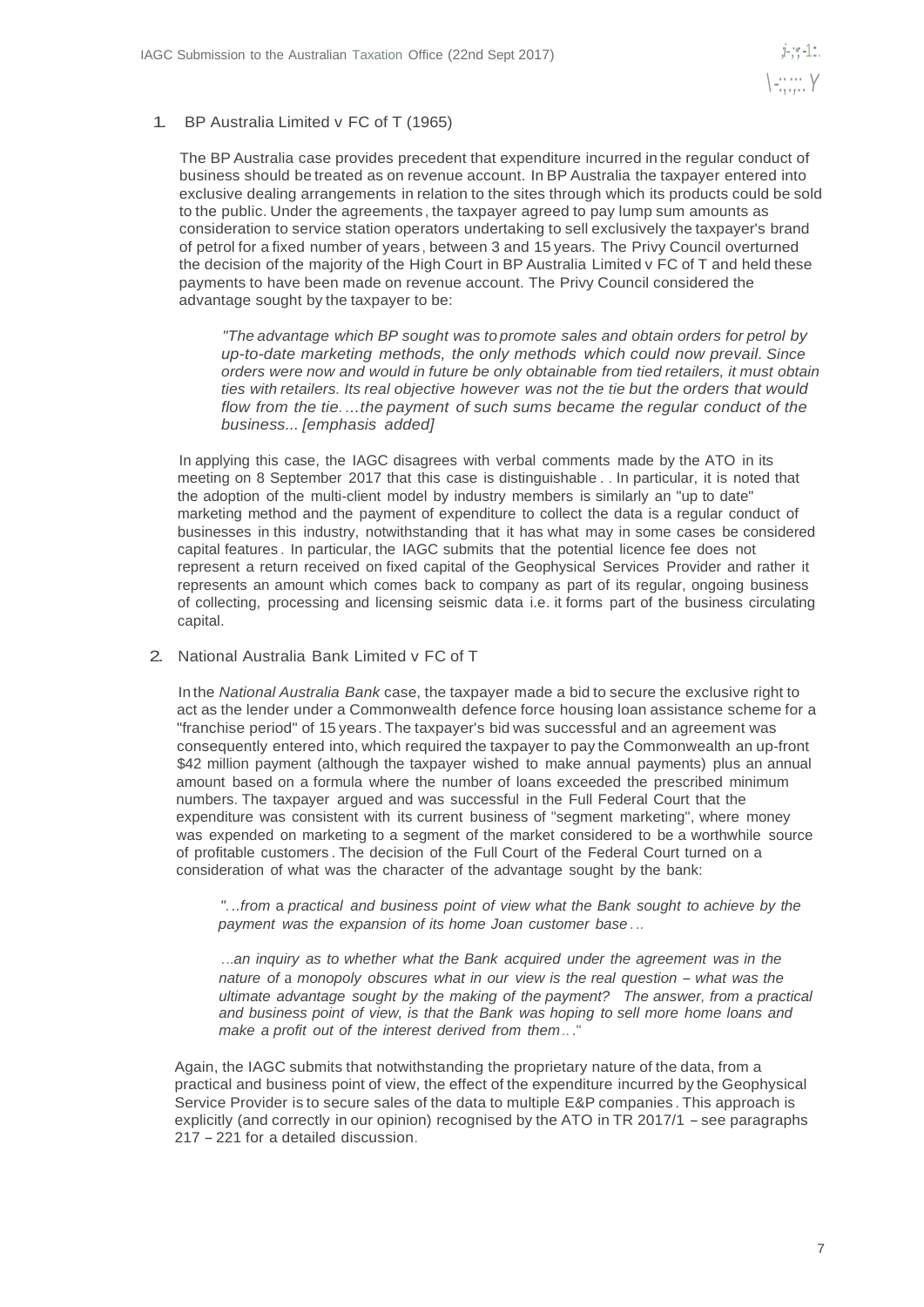

The surveys, collection and processing of the data itself is part of the normal operating conduct of the business and as supported by the NAB case, any restrictions on the sale or monopolistic rights the Geophysical Service Provider retains over the data does not of itself change the character of the advantage sought by the Geophysical Services Provided, being to undertake ordinary business activities.

### 3. FC of T v. Ampol Exploration Limited

In the Ampol Exploration case, the taxpayer had been engaged for many years in the business of exploration for petroleum in Australia both on land and in offshore waters. Often the actual work of exploration or production was done by operators appointed by the taxpayer but in other cases the taxpayer had undertaken the exploration activities itself. During the 1979 year the taxpayer entered into agreements with the Chinese government to participate in geographical surveys of offshore China in order to discover possible oil and gas fields. The effect of participating at this stage was that the taxpayer would be entitled to bid on a competitive basis for participation in the next stage which involved the exploration and development of any fields discovered in the geographical surveys.

The taxpayer used certain companies within the Ampol group as a joint venture vehicle in respect to the Chinese activities and assigned its interest in the agreements with the Chinese to the joint venture company. The consideration payable for the assignment was to be a sum as agreed upon or the taxpayer's costs relating to the geographical surveys plus 15%. The geographical surveys were actually undertaken by one of the participating oil companies and all other participating oil companies, including the taxpayer, were required to share the costs in return for receiving copies of the survey results.

The taxpayer claimed a deduction for the costs it had incurred in respect to the geographical surveys. It was held by the Full Federal Court that the expenditure was deductible under either of the limbs of section 51(1) of the *Income Tax Assessment Act 1936* (ITAA 1936) (the predecessor to section 8-1) and that the expenditure was also not of a capital nature to prevent it being deductible. In particular, the court stated

*"From* a *practical and business point of view the taxpayer sought to adopt one of a number of possible methods in which it engaged for the purpose of its exploration business to obtain, if all went well, the possibility of* a *right to bid to further undertake further seismic and exploration work."*

*"The payments in question were in truth part of the outgoings of the taxpayer in the course of carrying on its ordinary business activities. It was not expenditure incurred for the purpose of creating or enlarging a business structure or profit-yielding or income producing asset."*

*"The advantage sought by the expenditure was the opportunity to pursue in China exploration of the kind normally pursued by the company in and near Australia, with* a *view to the rewards the exploration might bring, including such* a *fee as that in respect of which ultimately* a *minimum was fixed, though sec. 51 does not require that an anticipated reward be of so direct a nature.*..*"[emphasis added}*

### 4. Goodman Fielder Wattie Ltd v FC of T

In Goodman Fielder Wattie v FC of T 91 ATC 4,439 (Goodman), the taxpayer was a company which carried on business in a number of divisions. The taxpayer entered into an agreement with the Queensland Institute of Technology to establish a research and development centre for the production of monoclonal antibodies and related products suitable for commercial development. The taxpayer claimed deductions for its contribution to the centre and for expenditure incurred by one of the divisions of the taxpayer on manufacturing, administration and research and development under section 51(1) of the ITAA 1936, or as expenditure of a capital nature on scientific research under section 73A(1) of the ITAA 1936.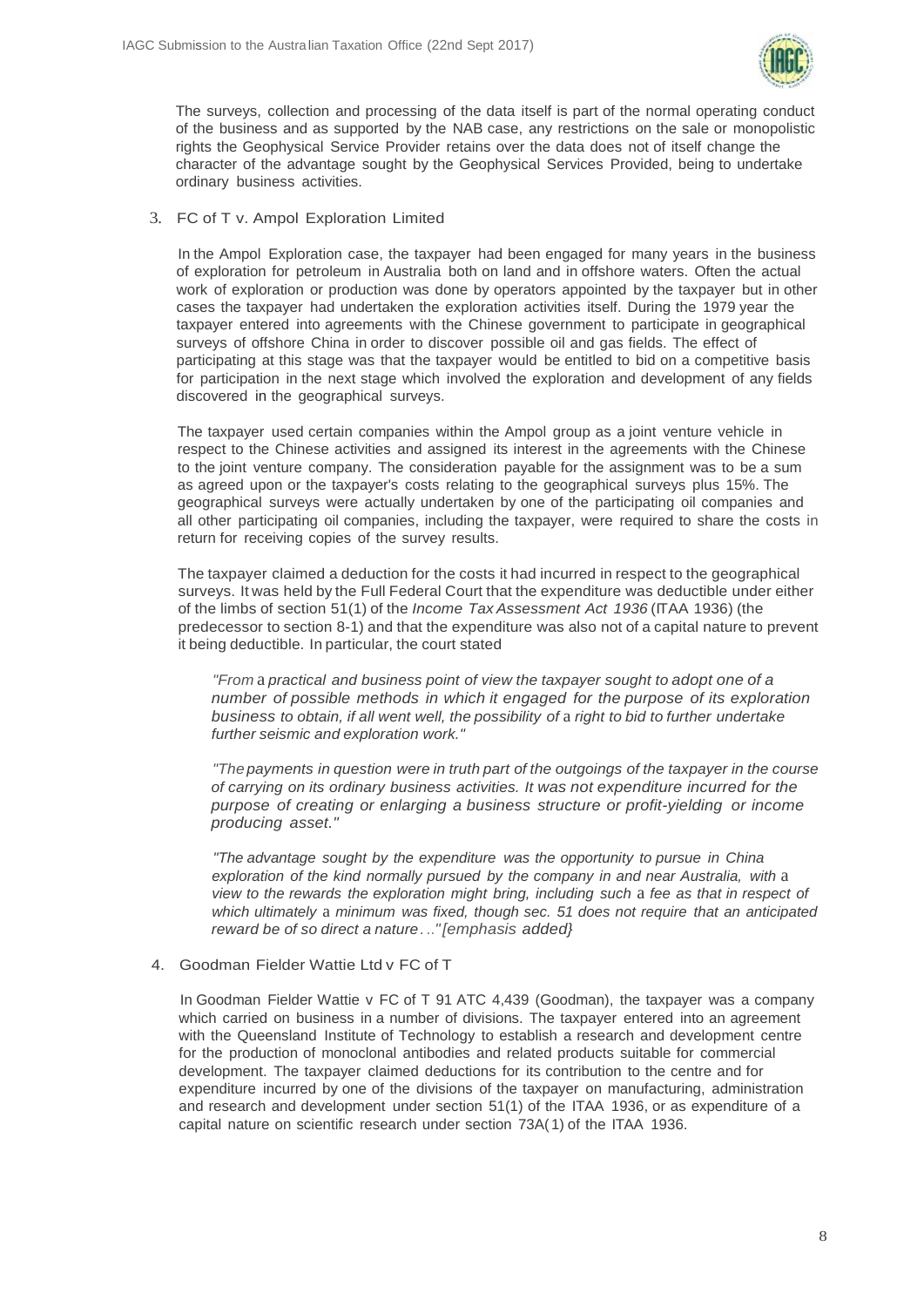

The Court found that up until the point the taxpayer was carrying on the business, any expenditure incurred by the taxpayer was not deductible. However, the expenditure incurred after the establishment of the business of research and development was held to be deductible under either of the above mentioned sections.

HillJ in his judgement stated:

*"There is in my opinion, much to be said for the view that the whole of the expenditure in issue in the present case...*was *expenditure on revenue account rather than on capital account. A company engaged in an enterprise involving new technology such as the applicant, where the nature of its activities requires* as *part of its business ongoing research into product development incurs expenditure which is recurrent, expenditure which is part of the regular cost of its trading operations. That expenditure is, to adopt the words of Dixon J in Sun Newspapers, part of the process by which the organisation operates to obtain regular returns by means of regular outlays." [emphasis added]*

Consistent with previous comments, the IAGC submits that the expenditure incurred in undertaking a multi-client survey is part of the regular cost of a Geophysical Services Providers ongoing business operations and is therefore on revenue account.

In summary, the adoption of a non-exclusive (multi-client) business model (as compared with an exclusive client model) by the industry does not change the practical business effect that in many cases the Geophysical Services Provider incurs the expenditure in undertaking the surveys in the ordinary course of business of providing a service and therefore the expenditure is incurred on revenue account.

The proprietary nature of the information exists only for the purposes of allowing the Geophysical Services Provider with the ability to monetise the information to a number of parties for multiple profit gains, thereby reducing the cost of the information to each party. In undertaking a multi-client data acquisition, industry practice is that through pre funding (generally 70% or more) and an expectation of near term sales (up to 4 years) the expenditure is essentially *a variation* of an exclusive or subcontractor type arrangement and it therefore follows that the expenditure should, in such cases, be treated immediately deductible under section 8-1.

The IAGC is of the view that there is a number of relevant cases referred to above that need to be considered in further detail and specific reference made to in any draft Tax Determination .

#### **Submission Point 2: If the expenditure is considered to be capital and to form part of the cost of a depreciation asset, then the expenditure should be immediately deductible under section 40-80.**

Where the ATOs view that the expenditure is capital in nature is ultimately sustained, the IAGC submits that a deduction should then be available to the Geophysical Services Provider under section 40-80. Section 40-80(1) refers to depreciating assets that are first used in exploration or prospecting. Under this provision the entire cost can be claimed as depreciation in the year of the asset's first use. In order for this provision to apply the following conditions must be met:

- (a) The first use of the asset needs to be for *exploration or prospecting* for minerals obtainable by *mining operations .* The IAGC submits that once the data is obtained, it is first used by the Geophysical Services Provider for petroleum exploration that is obtainable by the mining operations. The MQPI is used through its collection, review and processing as part of the business activities undertaken by the Geophysical Services Provider.
- (b) The asset cannot be used for development drilling for petroleum or in the course of working a petroleum field. The IAGC submits that the data is not used in the course of working a petroleum field.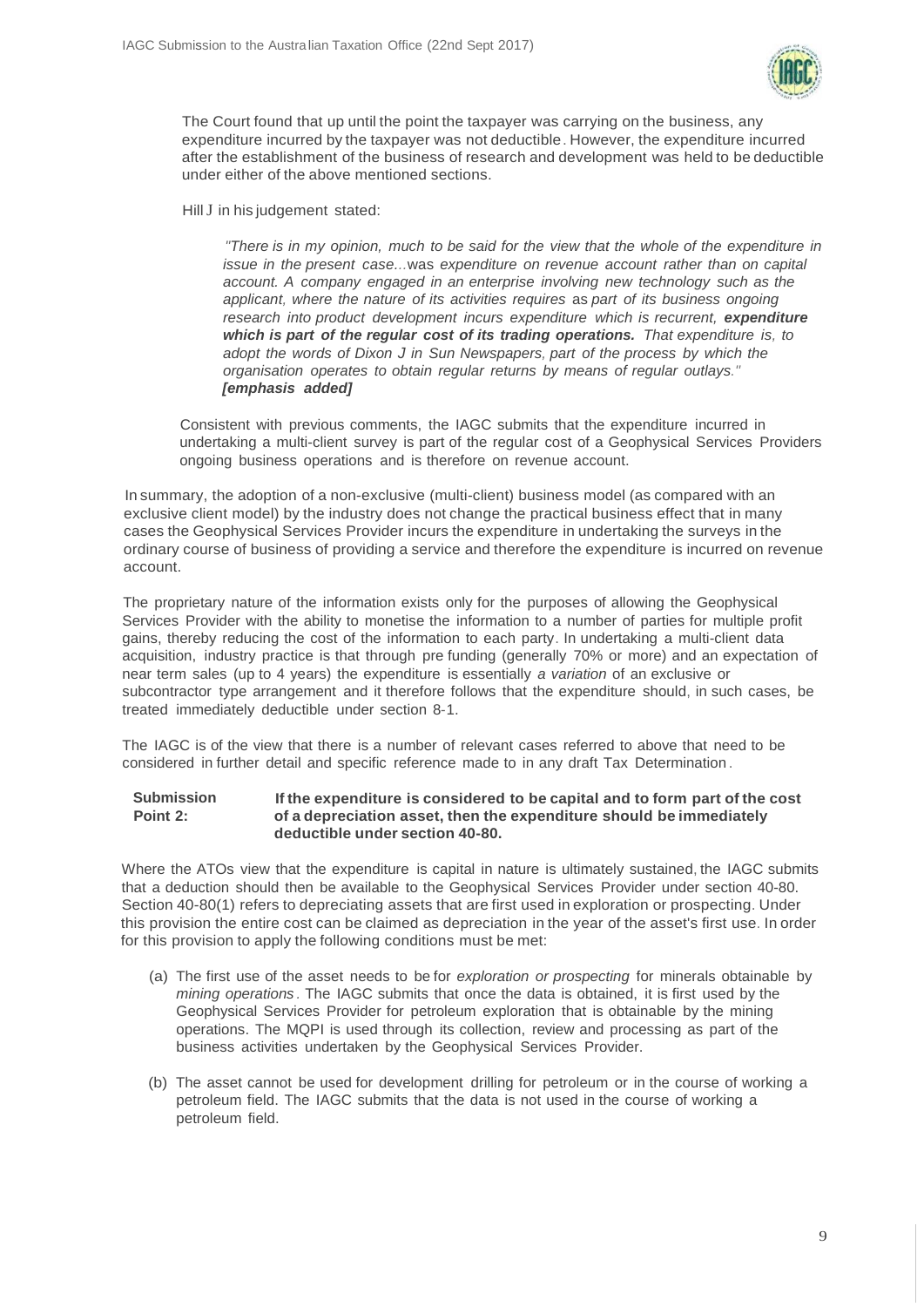

- (c) When the asset is first used by the taxpayer for the required purpose, the taxpayer either:
	- (i) Carries on mining operations; or
	- (ii) Proposes to carry on mining operations; or
	- (iii) Carries on a business of, or a business that included, exploration or prospecting for minerals or quarry materials obtainable by such operations and the expenditure was necessarily incurred in carrying on that business.

In respect of item (c)(iii), the IAGC submits that there is no requirement for the Geophysical Services Provider to obtain the minerals or undertake the mining operations themselves, but rather that the exploration is for petroleum that is obtainable by mining operations.

- (d) Is not applicable as it applies to mining, prospecting or quarrying rights.
- (e) In the case where the asset is MPQI, the asset must be:
	- (i) Acquired from the Australian government
	- (ii) Must be acquired as part of a data package from a geophysical services provider; or
	- (iii) Must be created by the taxpayer or a Geophysical Services Provider

In respect of item (e)(iii), the IAGC submits that the asset is created by the Geophysical Services Provider and therefore this section is satisfied.

In considering the application of section 40-80, the IAGC submits that the SPA granted under the *Offshore Petroleum* & *Greenhouse Gas Storage Act 2006* in respect of multi-client activities provides that the Geophysical Services Provider (as the registered holder of the SPA) undertakes exploration activities (other than drilling) *in its own right.* This can be contrasted with the proprietary *I* service business model whereby the seismic services are undertaken for the Geophysical Services Provider's client and whereby alternative tenure exists (e.g. an exploration permit, retention lease). The ATO's view expressed at paragraph 43 of the proposed draft ruling is therefore inconsistent with the provisions of the *Offshore Petroleum* & *Greenhouse Gas Storage Act 2006* and specifically Part 2.7 of this legislation.

Specifically, section 230(1) of the *Offshore Petroleum* & *Greenhouse Gas Storage Act 2006* provides;

*230 Rights conferred by petroleum special prospecting authority*

*(1) A petroleum special prospecting authority authorises the registered holder, in accordance with the conditions (if any) to which the authority is subject, to carry on, in the authority area, the petroleum exploration operations specified in the authority.*

Furthermore, the IAGC submits that applying the immediate deduction available under section 40-80 to the expenditure incurred is consistent with the intention of the legislation and the ATO's own views in *ATO ID 2011125: Capital allowances: immediately deductible expenditure* - *contractor providing geophysical surveying services to entities in the mining and minerals exploration industries.*

Specifically, ATO ID 2011/25 discusses the issue of whether the requirements 40-80(1 )(c)(iii) will be met where a taxpayer is contracted to provide geophysical surveying services to entities in the mining and mineral exploration industries.

The ATO ID confirms that for the purposes of section  $40-80(1)(c)(iii)$ , there is no explicit requirement in the section that the entity undertaking the exploration be the same party who undertakes the mining operations. Nevertheless, the ATO ID 2011/25 concludes that where a taxpayer is contracted to provide the geophysical surveying to entities (under an services or proprietary model) then it does not bear the requisite risk required for section 40-80(1)(c)(iii) to apply and is therefore not eligible for a deduction under section 40-80 for the cost of a depreciation asset.

However, the Commissioner also distinguishes companies that bear the economic risk of the exploration results and has concluded that: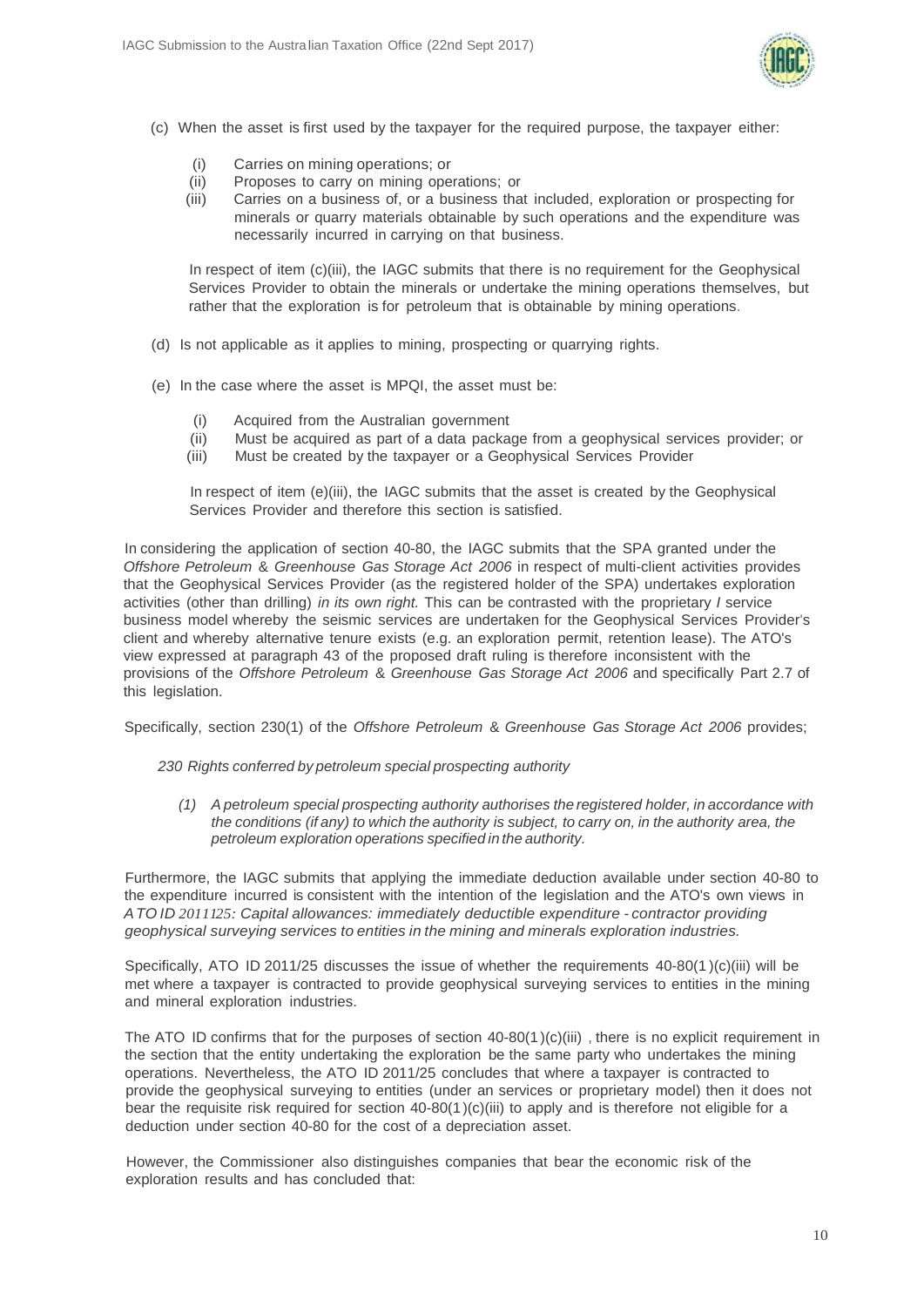

*"Having regard to the statutory context, purpose and the policy intent of subsection 40-80(1), to construe the meaning of the expression 'carry on* a *business of, or* a *business that included, exploration or prospecting for minerals or quarry materials obtainable by [mining] operations' for the purposes of subparagraph 40-80(1)(c)(iii) as extending to* a *taxpayer which carries on* a *business that provides exploration or prospecting activities on* a *contract basis* is *incorrect.*

*The better construction is that subparagraph 40-80(1)(c)(iii) only extends to entities who bear the economic risks of exploration or prospecting. The Commissioner considers that subparagraph 40-80(1)(c)(iii) recognises and assists entities in mineral exploration industries, such as Junior explorers', who explore or prospect for new mineral discoveries in the hope of marketing those discoveries to larger mining concerns, as opposed to developing or exploiting what is found themselves. That* is, *mineral exploration companies who, as part of their business model, do not seek to involve themselves in mining operations. These are perhaps the entities in the mining and minerals exploration industry that proportionally bear the greatest risk of all and who accordingly attract immediate deduction in respect of the cost of the depreciating assets they first use in their exploration or prospecting activities. [emphasis added]*

The IAGC submits that under the multi-client business model, the Geophysical Services Provider initiates and conducts projects of seismic survey (which meets the definition of exploration or prospecting for minerals) at its own financial risk. That is, these multi-client seismic surveys are pure exploration expenditure, and therefore bear a high commercial risk with the financial outcome dependent on the exploration potential discovered. New surveys that discover new information, for example identifying direct hydrocarbon indicators, when acquired over acreage locations that are soon to be available for E&P Companies will have immediate value and are typically licensed many times in a short period. On the contrary, where the survey fails to produce new information regarding direct hydrocarbon indicators, or the area covered is not expected to be available in the short term, then the dataset is typically only licensed by those companies holding existing permits within the survey area. To reduce the upfront data pricing under each licensing contract, seismic contractors are often forced to take on some of the immediate exploration risk of the licensees, by deferring a portion of the licensing fees until key milestones are met by the licensee (e.g. bid for *I* or award of an exploration permit).

The IAGC therefore submits that the reasoning applied to that of a junior explorer as specifically discussed in ATO ID 2011/25, or a farmee as discussed in the Miscellaneous Taxes MT 2012/1 and 2012/2, should equally be applied to a Geophysical Services Provider undertaking a multi-client survey, where that entity bears the economic risk of the exploration and prospecting undertaken.

The fact that purchasers of the multi-client data undertake further exploration activities using the data does not in any change the character or nature of the exploration activities and risk profile of the Geophysical Services Provider that undertakes the multi-client survey in the first instance.

On this basis, the IAGC submits that if the expenditure is considered to be capital in nature, all requirements of section 40-80(1) can be satisfied in relation to the non-exclusive (multi-client) seismic data and therefore the cost of the depreciating asset, being the MPQI will be immediately deductible.

#### **Submission Point 3: If the expenditure is considered to be capital and to form part of the cost of a depreciation asset, the final Taxation Determination must address the manner and nature in which a balancing adjustment event occurs and a balancing adjustment can be claimed.**

In our meeting on 8 September 2017 we discussed the circumstances in which a balancing adjustment event (and hence charge) may arise under Division 40 in respect of multi-client seismic data. This discussion specifically arose in the context of the significant difference between the industry's assessment of the economic life of multi-client seismic data and the statutory 15 year life imposed under section 40-80 .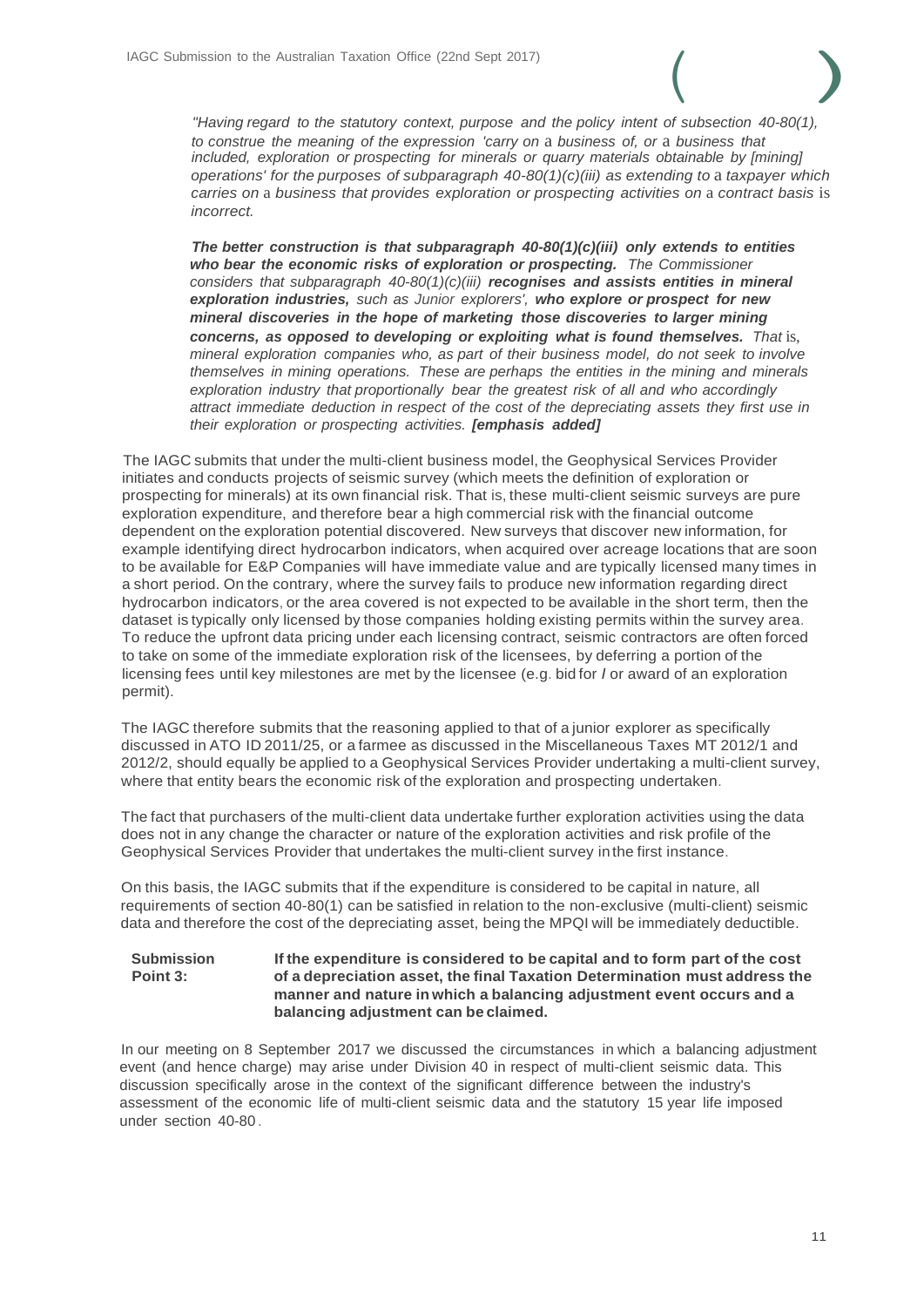

The IAGC submits that if the expenditure is considered to be of a capital nature and to form part of the cost of a depreciating asset, and is not otherwise immediately deductible under section 8-1, then the proposed draft Taxation Determination should contain examples of what events would trigger a balancing adjustment for the Geophysical Services Provider. Specifically, guidance on the ATO view as to the application of section 40-295(2) and 40-295(3) of the ITAA1997 to multi-client data would provide industry with a framework to assess the economics of the multi-client business.

In particular, the IAGC submits that examples should allow for the Geophysical Services Provider to claim a balancing adjustment where the Geophysical Services Provider meets the requirements of the legislation, for example by reaching the view that the asset has no further value as evidenced by the write off of the asset for accounting purposes or other business documentation that demonstrates the expectation that the data cannot be commercialised further and will no longer be used for any purpose.

This guidance should be specific in terms of the ATO's view as to the requisite likelihood *I* probability of future sales that needs to be assessed in order for a balancing charge to arise.

The IAGC requests that the ATO confirm that the Geophysical Services Provider is not required to legally relinquish its proprietary rights contained within the data licences nor remove the information from its data library in order to claim the balancing adjustment. The IAGC submits that where the data for which a balancing adjustment has previously been claimed is re-processed, sold or licenced in the future, the asset will start to be held again by the relevant taxpayer.

The proposed draft Tax Determination also does not identify the precise MQPI asset for the purposes of Division 40 of the ITAA 1997. Given the potential application of the balancing adjustment provisions, the identification of the precise asset raises uncertainty as to the application of the balancing charge provisions. The IAGC requests the ATO clarify the precise asset that constitutes MQPI.

For example:

- 1. Is each item of MQPI defined by reference to each graticular block or in the ATO's view is there an alternative basis of asset identification?
- 2. Does further processing or reprocessing give rise to a new asset or is it an addition (second element of cost) to the original asset?

### **Other considerations**

... The IAGC considers that the ATO's view that the expenditure incurred by the Geophysical Services Provider is capital in nature and therefore forms part of the cost of a depreciating asset also presents additional complexity and inconsistencies for the following reasons:

- There will generally be significant difficulty in apportioning direct and indirect expenditure to each parcel of data. In particular, the proposed draft Taxation Determination cites various costs at paragraph 8 that comprise the typical expenses incurred. The commentary as to the tax treatment of costs does not address whether indirect costs such as selling, marketing and general and administrative costs that would be required to be capitalised to the cost of a depreciating asset or are outright deductible. This will be particularly the case where the business undertakes both multi-client and exclusive data surveys as well as other oilfield services during a particular income year.
- Although the proposed draft Taxation Determination and the Explanatory Memorandum<sup>6</sup> to the tax law changes propose that mining information is created over time and therefore developing and enhancing data is added to the original cost of the asset, the IAGC submits that this treatment is over-simplistic and does not necessarily accord with the nature of the processing of the data in the industry. For example, the IAGC submits that the industry's varied approach to both the collection and processing of the data creates a substantially different product that could be treated as a separate unit of property Therefore, the ATO's

<sup>6</sup> Explanatory memorandum to the Tax and Superannuation Laws Amendment (2014 Measures No.3) Bill 2014 and Superannuation Laws Amendment (2014 Measures No.3) Act 2014.